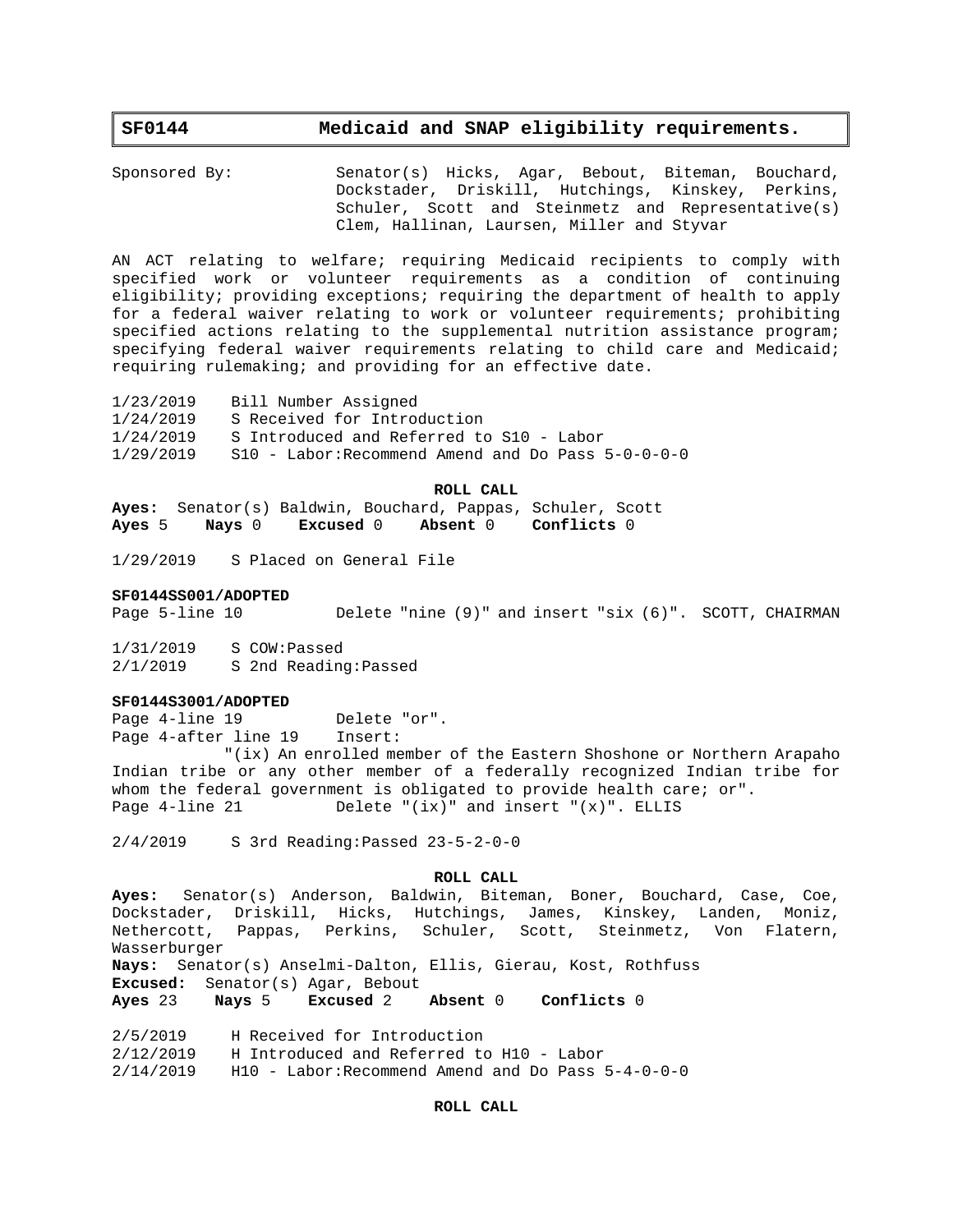**Ayes:** Representative(s) Clem, Hallinan, Roscoe, Styvar, Wilson Nays: Representative(s) Barlow, Dayton-Selman, Sweeney, Yin<br>Ayes 5 Nays 4 Excused 0 Absent 0 Conflicts 0 **Ayes** 5 **Nays** 4 **Excused** 0 **Absent** 0 **Conflicts** 0

2/14/2019 H Placed on General File 2/15/2019 H COW:Rerefer to H02 - Appropriations 2/20/2019 H02 - Appropriations:Recommend Do Pass 5-2-0-0-0

#### **ROLL CALL**

**Ayes:** Representative(s) Kinner, Larsen, Olsen, Sommers, Walters Nays: Representative(s) Nicholas, Schwartz<br>**Ayes** 5 Nays 2 Excused 0 Absent 0 **Ayes** 5 **Nays** 2 **Excused** 0 **Absent** 0 **Conflicts** 0

2/20/2019 H Placed on General File

#### **SF0144HS001/ADOPTED (TO ENGROSSED COPY)**

Page 4-line 4 Delete "six (6)" and insert "eight (8)". Page 6-line 5 Delete "twelve (12)" and insert "not more than six (6)". WILSON, CHAIRMAN

2/22/2019 H COW:Passed 30-28-2-0-0

## **ROLL CALL**

**Ayes:** Representative(s) Blackburn, Burkhart, Clausen, Clem, Crank, Edwards, Eklund, Eyre, Furphy, Gray, Greear, Hallinan, Hunt, Jennings, Laursen, Lindholm, Loucks, MacGuire, Miller, Olsen, Piiparinen, Pownall, Salazar, Simpson, Stith, Styvar, Tass, Washut, Western, Winter

**Nays:** Representative(s) Barlow, Blake, Brown, Burlingame, Clifford, Connolly, Dayton-Selman, Duncan, Flitner, Freeman, Haley, Harshman, Henderson, Kinner, Kirkbride, Newsome, Nicholas, Obermueller, Paxton, Pelkey, Roscoe, Schwartz, Sommers, Sweeney, Walters, Wilson, Yin, Zwonitzer

**Excused:** Representative(s) Larsen, Northrup

**Ayes** 30 **Nays** 28 **Excused** 2 **Absent** 0 **Conflicts** 0

### **SF0144H2001/FAILED (TO ENGROSSED COPY)**

Page 5-line 2 Delete "or".

Page 5-after line 2 Insert:

"(x) An individual providing a home-based educational program who has complied with the requirements of W.S. 21-4-102(b) and all other laws and rules applicable to home-based educational programs; or".

Page 5-line 4 Delete "(x)" and insert "(xi)". LAURSEN, BLACKBURN, STYVAR, WASHUT

# **SF0144H2002.01/ADOPTED (TO ENGROSSED COPY) (CORRECTED COPY) [DIVIDED AMENDMENT]**

Page 3-line 19 After "section" insert ", which shall include a persistent physical or mental health condition". YIN

# **SF0144H2002.02/FAILED (TO ENGROSSED COPY) (CORRECTED COPY) [DIVIDED AMENDMENT]**

Page 6-line 5 **Delete** the House standing committee amendment (SF0144HS001/AE) to this line; delete "twelve (12) months" and insert "one (1) month". YIN